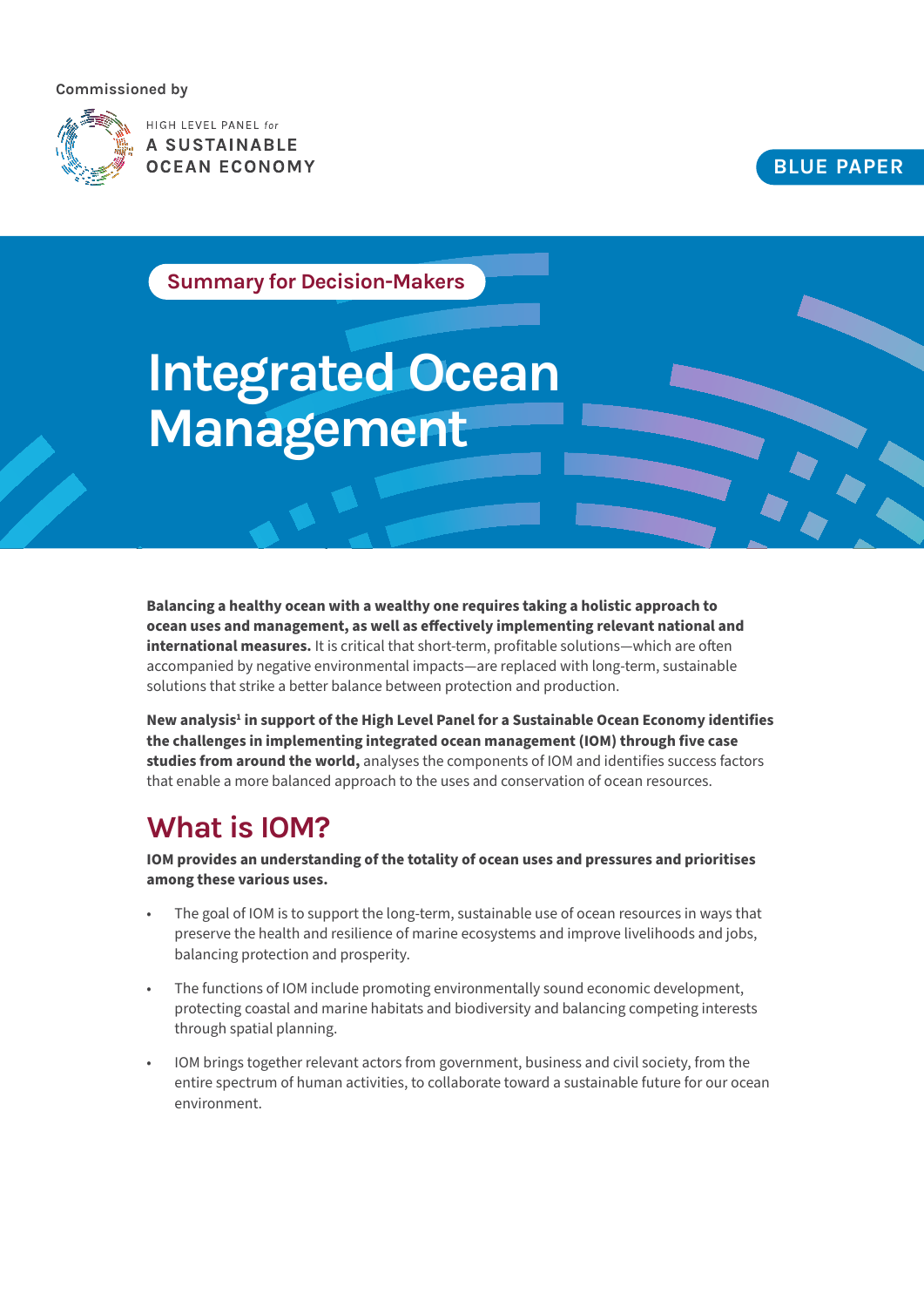As such, government solutions need to be tailored for the different marine regions. Regional cooperation on issues such as fisheries management and marine pollution is necessary to address the problems at an appropriate geographical scale. At the local level, connectivity among people and institutions plays a vital role in ensuring sustainable ocean governance.

Despite representing vastly different situations (with respect to climatic conditions, geographical scales, the nature of economic activities and regulatory environments), the IOM case studies reviewed by this paper reveal significant commonalities that can be useful in other contexts:

- **• IOM is the tool** that best addresses multiple ocean uses—building on an ecosystembased and knowledge-based approach—while accounting for changing factors such as the impacts of climate change.
- **• Local context is key** to tailoring IOM to the characteristics and needs of the region in question. The concrete economic activities and environmental pressures should be the point of departure for the development of IOM.
- **• Information is critical** to establishing robust data series on the evolution of essential environmental variables as well as on economic activities. Information should be transparent, easy to find and subject to quality checks and updates.
- **• Implementation is essential** as several case studies demonstrate that IOM can be done effectively without a separate legal basis for it.
- **• Stakeholder involvement is necessary** to ensure that the practical information needed to develop IOM measures is available, and to build the understanding and legitimacy required for effective implementation. Political will is also essential.
- **• Institutional mechanisms for IOM are required** to consider the various pressures and uses of ocean space in a comprehensive manner and make decisions on that basis.

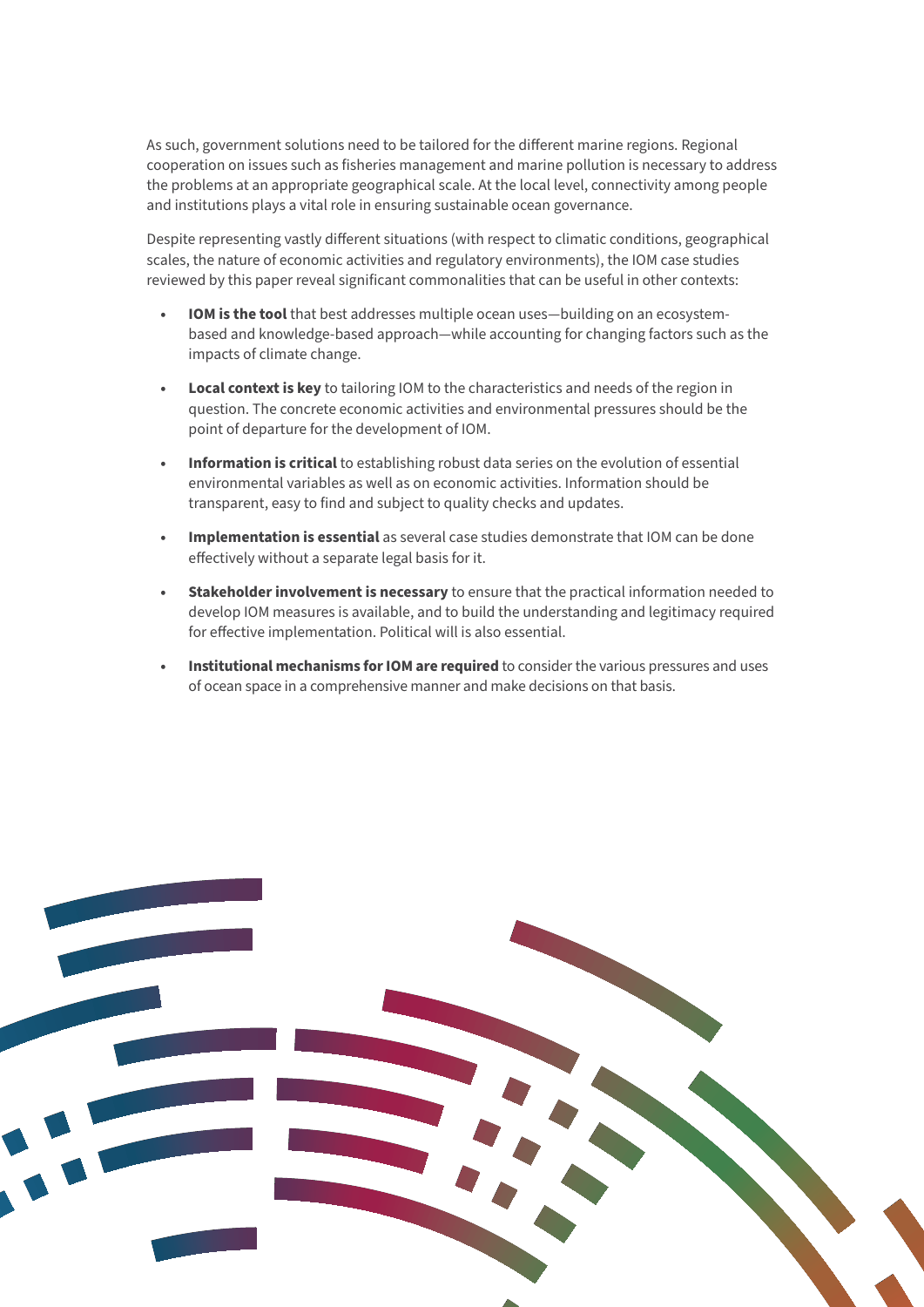## **Opportunities for Action**

This paper advances six opportunities for action to enhance global ocean governance through improved IOM.



**Harness Science and Knowledge:** The global ocean science enterprise should be strengthened, building on the work of the Intergovernmental Oceanographic Commission and further developing international cooperation in marine science during the United Nations Decade of Ocean Science for Sustainable Development.



**Establish Partnerships between Public and Private Sectors:** Strengthening the commitments of businesses is critical to further developing technological solutions and thus empowering consumers to change the markets.



**Strengthen Stakeholder Engagement:** Governments should support the active involvement of local communities in all stages of planning and development of IOM.



**Improve Capacity Building:** The use of best practice principles and relevant procedures from regional efforts at IOM should be the starting point for developing integrated management in other regions.



**Implement Regulatory Frameworks:** Regulatory frameworks for areas beyond national jurisdiction as well as those in areas under national jurisdiction need to be effectively implemented, building on the best available science. Rules for managing human activities in the high seas should be compatible with and at least as strict as those that apply in areas under national jurisdiction.



**Develop Adaptive Solutions:** IOM should capture the connectivity and differences between land and ocean in an integrated and adaptive manner. Further, ocean governance should consider the expected changes in the ocean environment by using the best available knowledge on climate change.

**This paper demonstrates that addressing increasing uses and pressures on individual marine ecosystems requires taking a holistic view of pressures on the entire ocean space.**  Even if the success of governance solutions varies geographically, past experiences can serve as inspiration and guidance going forward. Countries with such governance solutions already in place should make continued improvements while countries without them have an opportunity to start from scratch. **This paper may be an advantageous starting point for building the capacity needed to establish successful IOM.**